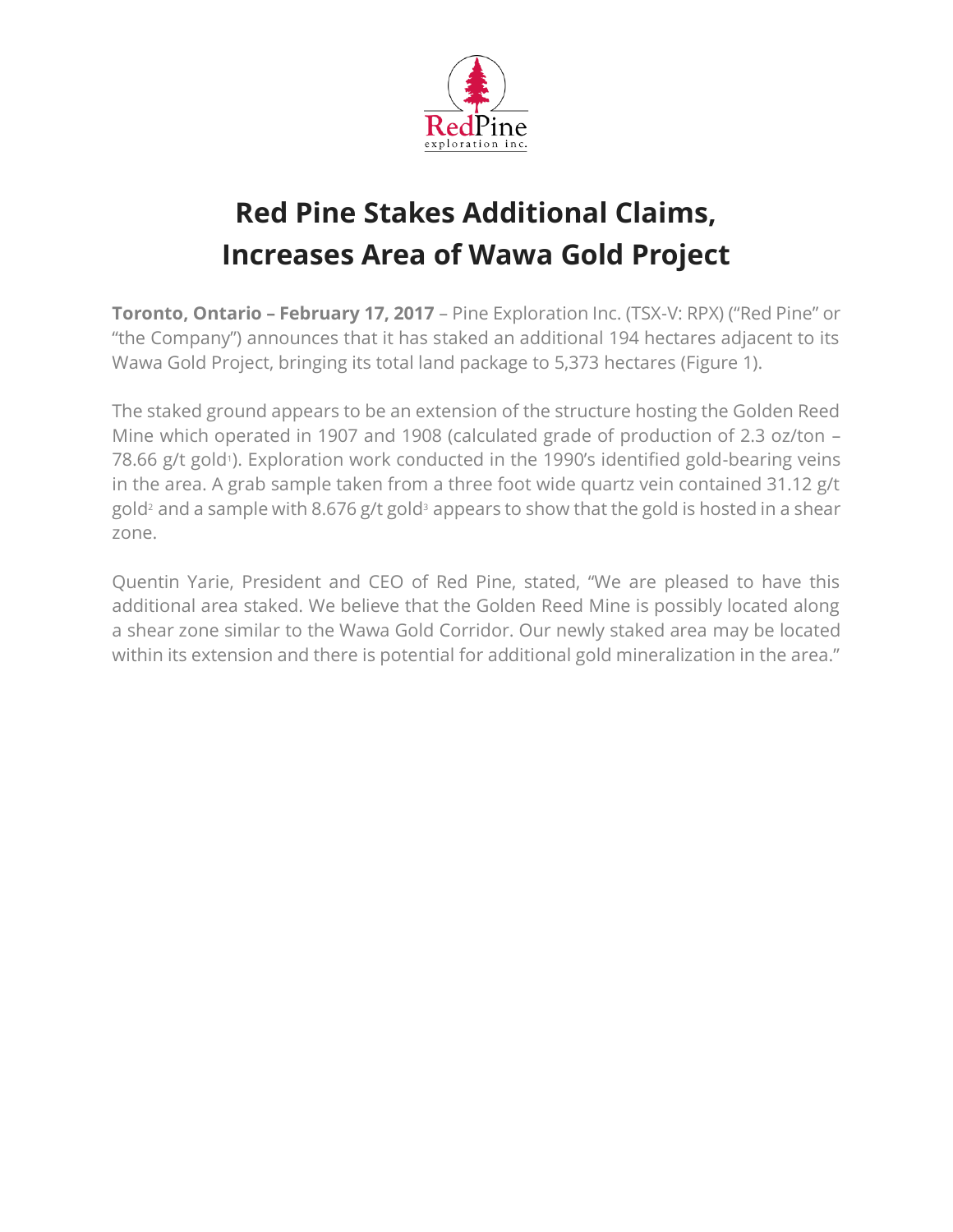

**Figure 1.** Area of newly staked claims

## **Qualified Person**

Quentin Yarie, P Geo. is the qualified person responsible for preparing, supervising and approving the scientific and technical content of this news release.

## **About Red Pine Exploration Inc.**

Red Pine Exploration Inc. is a gold and base-metals exploration company headquartered in Toronto, Ontario, Canada. The Company's common shares trade on the TSX Venture Exchange under the symbol "RPX".

Red Pine has a 60% interest in the Wawa Gold Project with Citabar LLP holding the remaining 40% interest. Red Pine is the Operating Manager of the Project and is focused on expanding the existing gold resource on the property.

For more information about the Company visit [www.redpineexp.com](http://www.redpineexp.com/)

*<sup>1</sup>http://www.geologyontario.mndmf.gov.on.ca/gosportal/gos?command=mndmsearchdetails: mdi&uuid=MDI41N15NE00070*

*<sup>2</sup>Report of a 1993 Work Program on the Golden Reed Prospect, McMurray Township, Ontario, Joan M. Barry, January 1994*